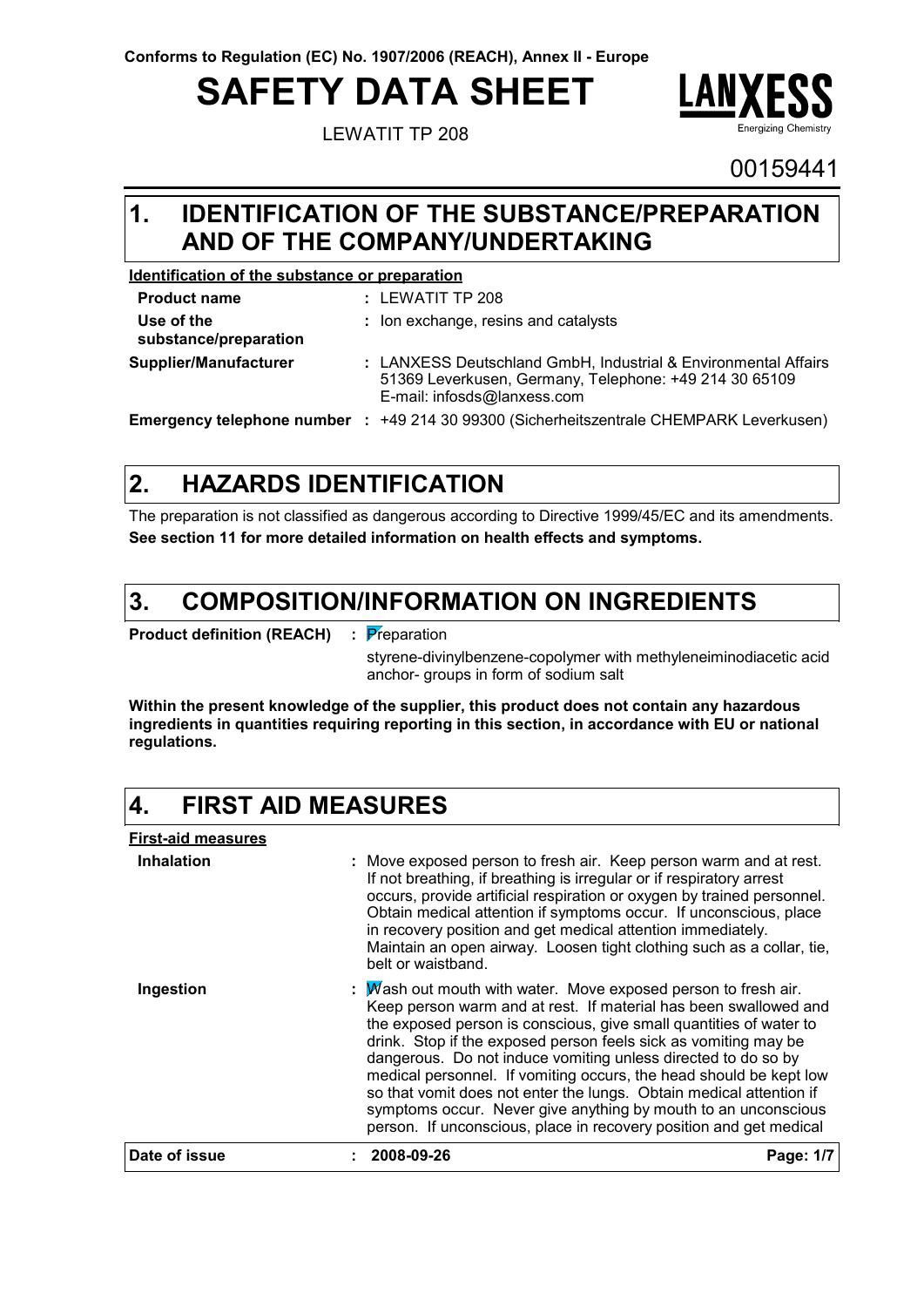Continue to rinse for at least 10 minutes. Get medical attention if

**See section 11 for more detailed information on health effects and symptoms.** irritation occurs.

### **5. FIRE-FIGHTING MEASURES**

| <b>Extinguishing media</b>                               |    |                                                                                                                                                                                                   |
|----------------------------------------------------------|----|---------------------------------------------------------------------------------------------------------------------------------------------------------------------------------------------------|
| <b>Suitable</b>                                          | ÷. | $\overline{M}$ case of fire, use water spray (fog), foam, dry chemical or CO <sub>2</sub> .                                                                                                       |
| Not suitable                                             |    | : None known.                                                                                                                                                                                     |
| Special exposure hazards                                 |    | : No specific fire or explosion hazard.                                                                                                                                                           |
|                                                          |    | Promptly isolate the scene by removing all persons from the vicinity<br>of the incident if there is a fire. No action shall be taken involving<br>any personal risk or without suitable training. |
| <b>Special protective</b><br>equipment for fire-fighters |    | : Fire-fighters should wear appropriate protective equipment and self-<br>contained breathing apparatus (SCBA) with a full face-piece<br>operated in positive pressure mode.                      |

### **6. ACCIDENTAL RELEASE MEASURES**

| <b>Personal precautions</b> | : Mo action shall be taken involving any personal risk or without<br>suitable training. Keep unnecessary and unprotected personnel<br>from entering. Provide adequate ventilation. Put on appropriate<br>personal protective equipment (see section 8). Hazard of slipping on<br>spilt product.                                                         |
|-----------------------------|---------------------------------------------------------------------------------------------------------------------------------------------------------------------------------------------------------------------------------------------------------------------------------------------------------------------------------------------------------|
|                             | <b>Environmental precautions</b> : Avoid dispersal of spilt material and runoff and contact with soil,<br>waterways, drains and sewers. Inform the relevant authorities if the<br>product has caused environmental pollution (sewers, waterways, soil<br>or air).                                                                                       |
| Large spill                 | : Move containers from spill area. Prevent entry into sewers, water<br>courses, basements or confined areas. Vacuum or sweep up<br>material and place in a designated, labelled waste container.<br>Dispose of via a licensed waste disposal contractor. Note: see<br>section 1 for emergency contact information and section 13 for<br>waste disposal. |
| <b>Small spill</b>          | : Move containers from spill area. Vacuum or sweep up material and<br>place in a designated, labelled waste container. Dispose of via a<br>licensed waste disposal contractor.                                                                                                                                                                          |

|  |  | Date of issue |
|--|--|---------------|
|--|--|---------------|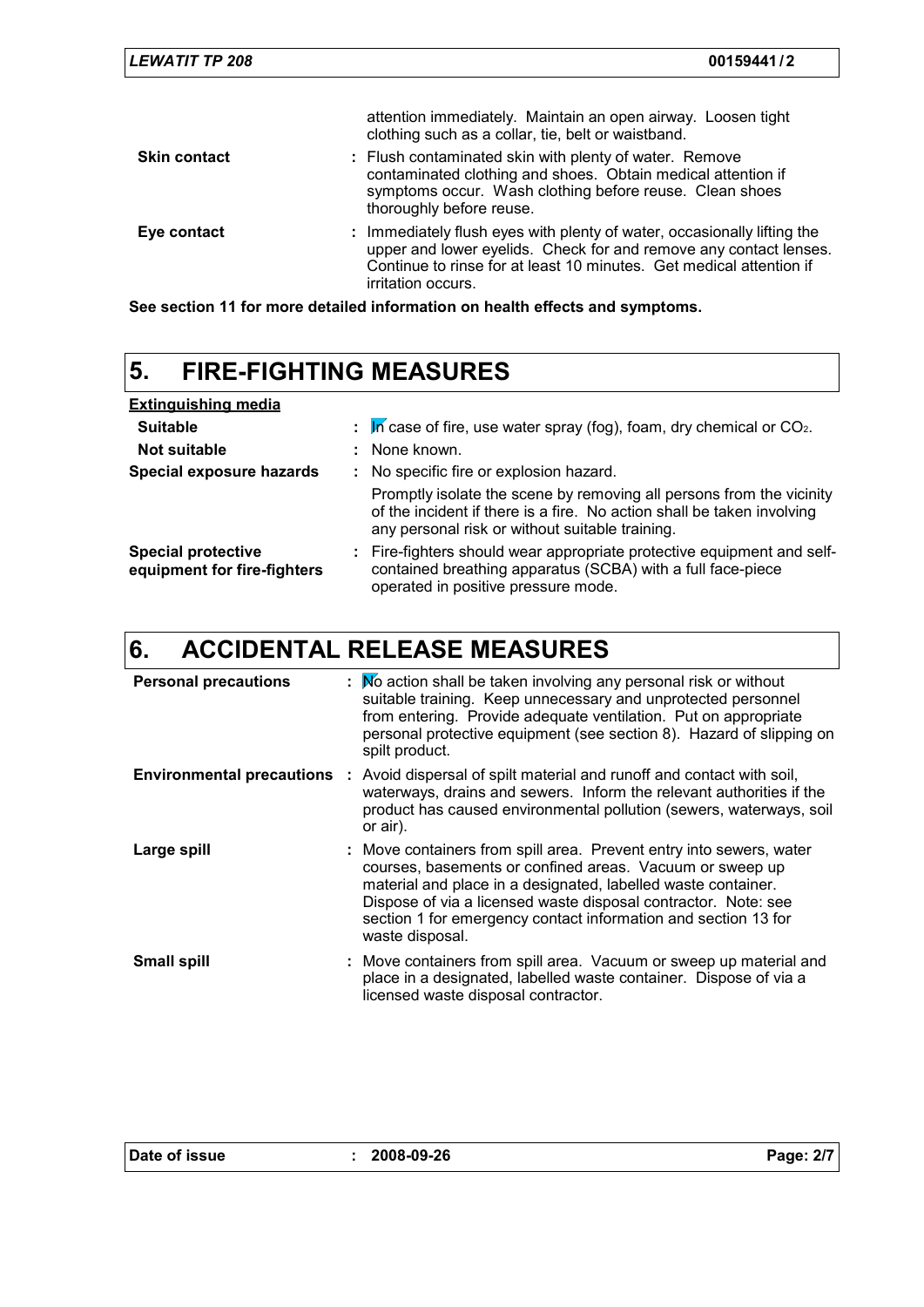# **7. HANDLING AND STORAGE**

| <b>Handling</b>            | $\frac{1}{2}$ $\frac{1}{2}$ Put on appropriate personal protective equipment (see section 8).<br>Eating, drinking and smoking should be prohibited in areas where<br>this material is handled, stored and processed. Workers should<br>wash hands and face before eating, drinking and smoking. Do not<br>ingest. Avoid contact with eyes, skin and clothing. Keep in the<br>original container or an approved alternative made from a<br>compatible material, kept tightly closed when not in use. Empty<br>containers retain product residue and can be hazardous.                                                |
|----------------------------|---------------------------------------------------------------------------------------------------------------------------------------------------------------------------------------------------------------------------------------------------------------------------------------------------------------------------------------------------------------------------------------------------------------------------------------------------------------------------------------------------------------------------------------------------------------------------------------------------------------------|
| <b>Storage</b>             | $\therefore$ Store between the following temperatures: -20 to 40 $^{\circ}$ C (-4 to<br>104°F). Store in accordance with local regulations. Store in original<br>container protected from direct sunlight in a dry, cool and well-<br>ventilated area, away from incompatible materials (see section 10)<br>and food and drink. Keep container tightly closed and sealed until<br>ready for use. Containers that have been opened must be carefully<br>resealed and kept upright to prevent leakage. Do not store in<br>unlabelled containers. Use appropriate containment to avoid<br>environmental contamination. |
| <b>Packaging materials</b> |                                                                                                                                                                                                                                                                                                                                                                                                                                                                                                                                                                                                                     |
| <b>Recommended</b>         | : Use original container.                                                                                                                                                                                                                                                                                                                                                                                                                                                                                                                                                                                           |
| <b>Remarks</b>             | Take precautionary measures against electrostatic discharges.                                                                                                                                                                                                                                                                                                                                                                                                                                                                                                                                                       |

### **8. EXPOSURE CONTROLS/PERSONAL PROTECTION**

| <b>Exposure limit values</b>                | : Not available.                                                                                                                                                                                                                                                                                                                                                                                                                                                                                                                |           |
|---------------------------------------------|---------------------------------------------------------------------------------------------------------------------------------------------------------------------------------------------------------------------------------------------------------------------------------------------------------------------------------------------------------------------------------------------------------------------------------------------------------------------------------------------------------------------------------|-----------|
| <b>Recommended monitoring</b><br>procedures | : If this product contains ingredients with exposure limits, personal,<br>workplace atmosphere or biological monitoring may be required to<br>determine the effectiveness of the ventilation or other control<br>measures and/or the necessity to use respiratory protective<br>equipment. Reference should be made to European Standard EN<br>689 for methods for the assessment of exposure by inhalation to<br>chemical agents and national guidance documents for methods for<br>the determination of hazardous substances. |           |
| <b>Risk management measures</b>             |                                                                                                                                                                                                                                                                                                                                                                                                                                                                                                                                 |           |
| Occupational exposure controls              |                                                                                                                                                                                                                                                                                                                                                                                                                                                                                                                                 |           |
| <b>Technical measures</b>                   | $\mathbf{F}$ this product contains ingredients with exposure limits, use process<br>enclosures, local exhaust ventilation or other engineering controls to<br>keep worker exposure below any recommended or statutory limits.                                                                                                                                                                                                                                                                                                   |           |
| <b>Personal protection measures</b>         |                                                                                                                                                                                                                                                                                                                                                                                                                                                                                                                                 |           |
| <b>Respiratory protection</b>               | Use a properly fitted, air-purifying or air-fed respirator complying<br>with an approved standard if a risk assessment indicates this is<br>necessary. Respirator selection must be based on known or<br>anticipated exposure levels, the hazards of the product and the safe<br>working limits of the selected respirator.                                                                                                                                                                                                     |           |
| <b>Hand protection</b>                      | : Chemical-resistant, impervious gloves complying with an approved<br>standard should be worn at all times when handling chemical<br>products if a risk assessment indicates this is necessary. After<br>contamination with product change the gloves immediately and<br>dispose of them according to relevant national and local regulations<br><1 hours (breakthrough time): PVC, nitrile rubber, Polychloroprene                                                                                                             |           |
| Date of issue                               | 2008-09-26                                                                                                                                                                                                                                                                                                                                                                                                                                                                                                                      | Page: 3/7 |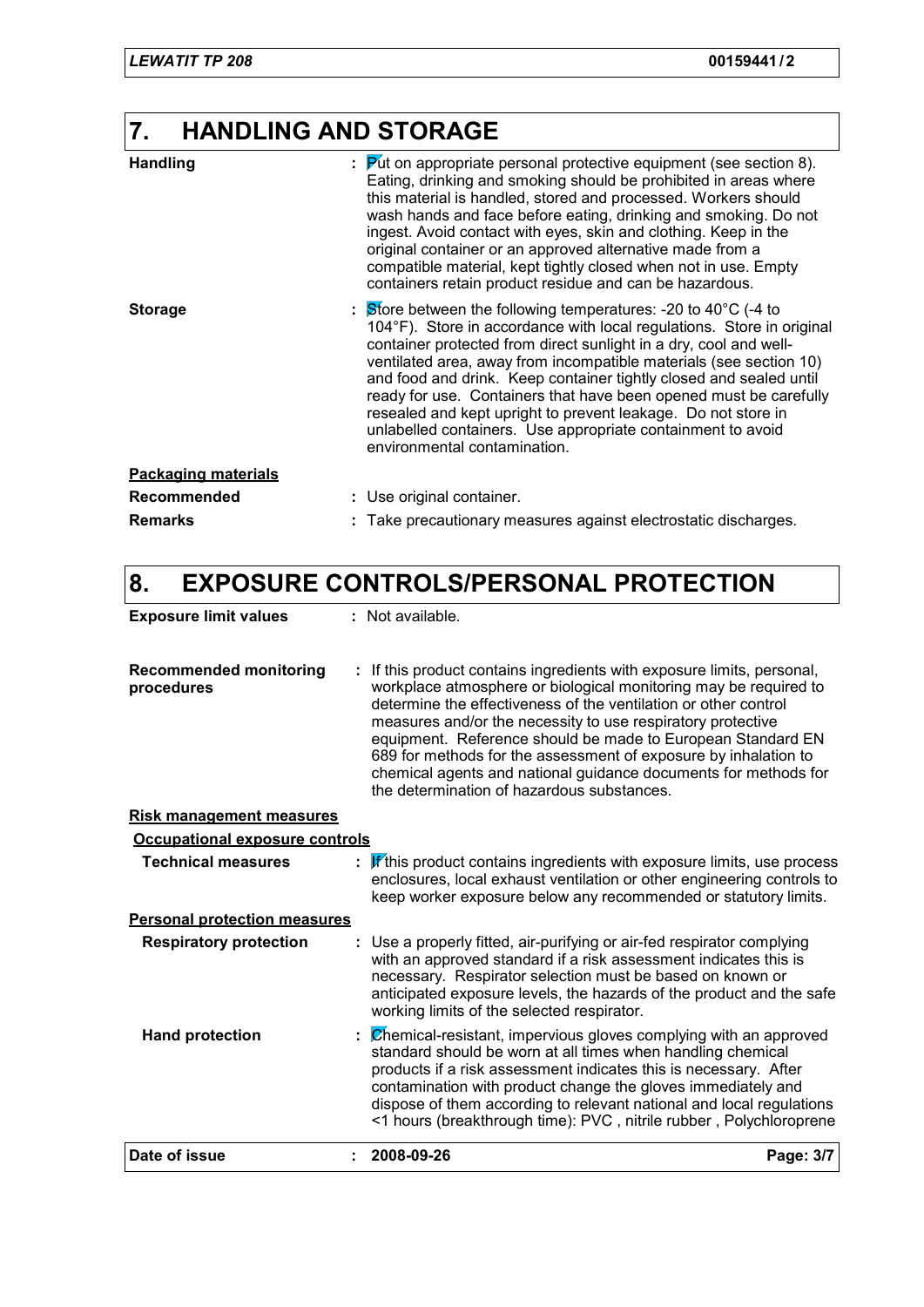| <b>LEWATIT TP 208</b>                  | 00159441/2                                                                                                                                                                                                                                                                                                                                                                                           |
|----------------------------------------|------------------------------------------------------------------------------------------------------------------------------------------------------------------------------------------------------------------------------------------------------------------------------------------------------------------------------------------------------------------------------------------------------|
| Eye protection                         | : Safety eyewear complying with an approved standard should be<br>used when a risk assessment indicates this is necessary to avoid<br>exposure to liquid splashes, mists, gases or dusts.<br>Recommended: safety glasses with side-shields                                                                                                                                                           |
| <b>Skin protection</b>                 | : Personal protective equipment for the body should be selected<br>based on the task being performed and the risks involved and<br>should be approved by a specialist before handling this product.                                                                                                                                                                                                  |
| Hygiene measures                       | : Wash hands, forearms and face thoroughly after handling chemical<br>products, before eating, smoking and using the lavatory and at the<br>end of the working period. Appropriate techniques should be used<br>to remove potentially contaminated clothing. Wash contaminated<br>clothing before reusing. Ensure that eyewash stations and safety<br>showers are close to the workstation location. |
| <b>Environmental exposure controls</b> |                                                                                                                                                                                                                                                                                                                                                                                                      |
| <b>Technical measures</b>              | : Emissions from ventilation or work process equipment should be<br>checked to ensure they comply with the requirements of<br>environmental protection legislation. In some cases, fume<br>scrubbers, filters or engineering modifications to the process<br>equipment will be necessary to reduce emissions to acceptable                                                                           |

#### **PHYSICAL AND CHEMICAL PROPERTIES 9.**

levels.

| <b>General information</b>                             |                                                                       |  |  |
|--------------------------------------------------------|-----------------------------------------------------------------------|--|--|
| Appearance                                             |                                                                       |  |  |
| <b>Physical state</b>                                  | : Solid. [beads]                                                      |  |  |
| Colour                                                 | : Beige opaque                                                        |  |  |
| Odour                                                  | : Odourless.                                                          |  |  |
| Important health, safety and environmental information |                                                                       |  |  |
| рH                                                     | : 9 [Conc. (% w/w): 10%]                                              |  |  |
| <b>Flash point</b>                                     | : $\cancel{\text{C}}$ (osed cup: 250°C (482°F)                        |  |  |
| <b>Risk of dust explosion</b>                          | : Class of dust explosion St 1: slight danger of explosion Geigy test |  |  |
| <b>Density</b>                                         | : $\sqrt{2}$ 17 kg/L (20 °C)                                          |  |  |
| <b>Bulk density</b>                                    | : 750 to 830 kg/m <sup>3</sup>                                        |  |  |
| Ignition temperature:                                  | $: >200^{\circ}$ C                                                    |  |  |

# **10. STABILITY AND REACTIVITY**

| <b>Stability</b>                           | : The product is stable.                                                                                                                                                                                                          |
|--------------------------------------------|-----------------------------------------------------------------------------------------------------------------------------------------------------------------------------------------------------------------------------------|
| <b>Conditions to avoid</b>                 | : The product is self-ignitable. As long as the packaging size does not<br>exceed 3 m <sup>3</sup> , the product is not subject to Transport Class 4.2.<br>Contact with strong oxidising agents may cause hazardous<br>reactions. |
| <b>Hazardous decomposition</b><br>products | : Under normal conditions of storage and use, hazardous<br>decomposition products should not be produced.                                                                                                                         |

| Date of issue |  |
|---------------|--|
|---------------|--|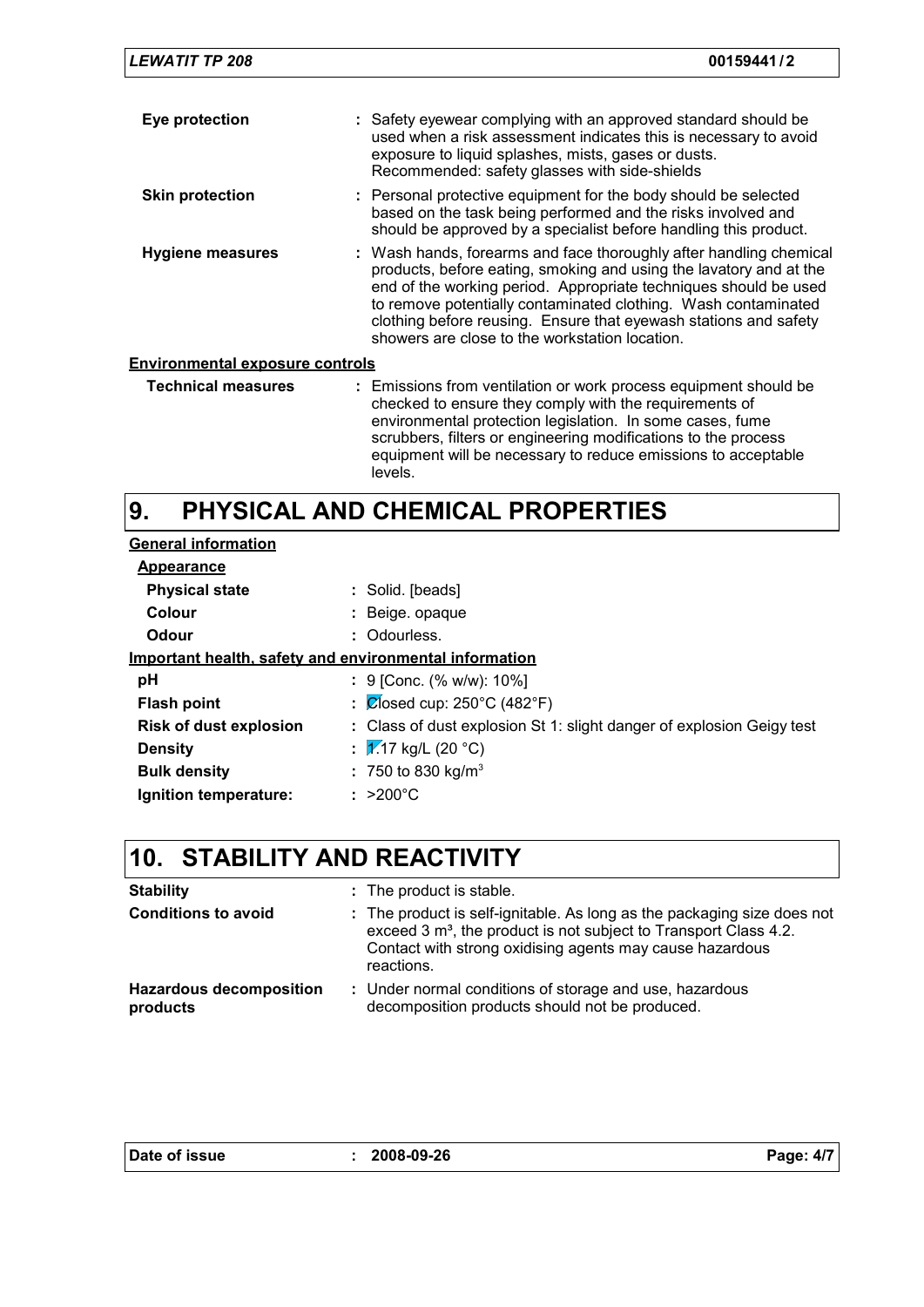## **11. TOXICOLOGICAL INFORMATION**

### **Acute toxicity**

| <b>Product/ingredient</b><br>name     | <b>Result</b>     | <b>Species</b> | <b>Dose</b>    | <b>Exposure</b>                                        | Test |
|---------------------------------------|-------------------|----------------|----------------|--------------------------------------------------------|------|
| <b>ZEWATIT TP 208</b>                 | *<br>LD50<br>Oral | Rat            | >5000<br>mg/kg |                                                        |      |
| *Test results on an analogous product |                   |                |                |                                                        |      |
| <b>Irritation/Corrosion</b>           |                   |                |                |                                                        |      |
| <b>Skin</b>                           |                   |                |                | : Mon-irritating *Test results on an analogous product |      |
| <b>Eyes</b>                           |                   |                |                | : Mon-irritating *Test results on an analogous product |      |

# **12. ECOLOGICAL INFORMATION**

**Remarks :**

The product is insoluble in water. Therefore, ecological tests have not been conducted.

### **13. DISPOSAL CONSIDERATIONS**

| <b>Methods of disposal</b> | : Examine possibilities for re-utilisation. Product residues and<br>uncleaned empty containers should be packaged, sealed, labelled,<br>and disposed of or recycled according to relevant national and local<br>regulations. Where large quantities are concerned, consult the<br>supplier. When uncleaned empty containers are passed on, the<br>recipient must be warned of any possible hazard that may be<br>caused by residues. For disposal within the EC, the appropriate<br>code according to the European Waste List (EWL) should be used.<br>It is among the tasks of the polluter to assign the waste to waste<br>codes specific to industrial sectors and processes according to the<br>European Waste List (EWL). |
|----------------------------|--------------------------------------------------------------------------------------------------------------------------------------------------------------------------------------------------------------------------------------------------------------------------------------------------------------------------------------------------------------------------------------------------------------------------------------------------------------------------------------------------------------------------------------------------------------------------------------------------------------------------------------------------------------------------------------------------------------------------------|
| <b>Hazardous waste</b>     | : Within the present knowledge of the supplier, this product is not<br>regarded as hazardous waste, as defined by EU Directive                                                                                                                                                                                                                                                                                                                                                                                                                                                                                                                                                                                                 |

91/689/EEC.

| <b>Regulation</b> | <b>UN</b><br>number | Proper shipping name | <b>Class</b> | <b>PG</b> | Label | <b>Additional</b><br>information                                                                                                                     |
|-------------------|---------------------|----------------------|--------------|-----------|-------|------------------------------------------------------------------------------------------------------------------------------------------------------|
| <b>ADR/RID</b>    |                     |                      |              |           |       | <b>Not regulated.</b><br><b>Remarks</b><br>The product is self-<br>ignitable. As long as<br>the packaging size<br>does not exceed 3 m <sup>3</sup> , |
|                   |                     |                      |              |           |       | the product is not<br>subject to Transport                                                                                                           |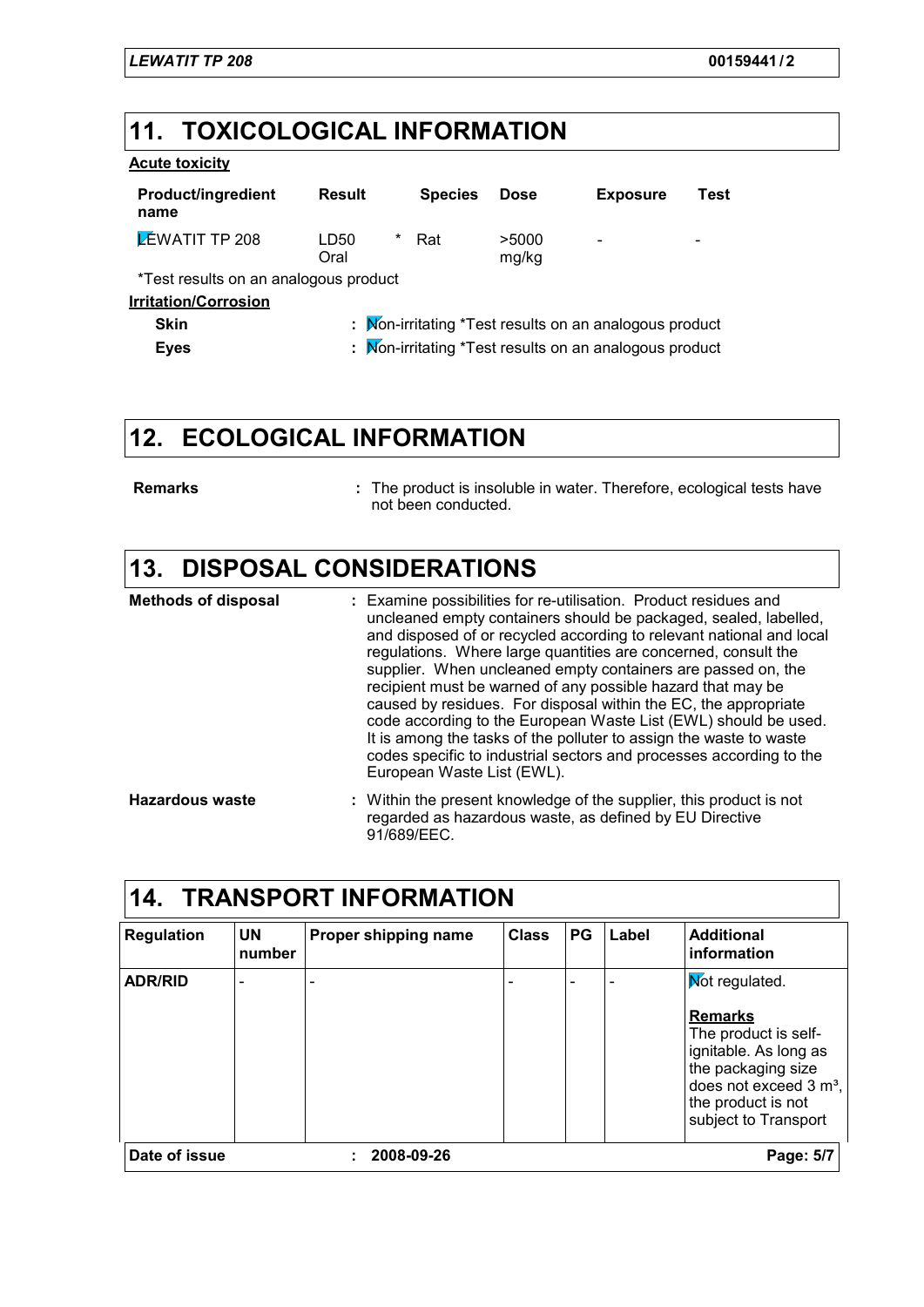*LEWATIT TP 208* **00159441 / 2**

| <b>Regulation</b> | <b>UN</b><br>number | Proper shipping name     | <b>Class</b> | PG | Label | <b>Additional</b><br>information                                                                                                                                                        |
|-------------------|---------------------|--------------------------|--------------|----|-------|-----------------------------------------------------------------------------------------------------------------------------------------------------------------------------------------|
|                   |                     |                          |              |    |       | Class $4.2$ .                                                                                                                                                                           |
| <b>GGVSE</b>      |                     |                          |              |    |       | Mot regulated.                                                                                                                                                                          |
|                   |                     |                          |              |    |       | <b>Remarks</b><br>The product is self-<br>ignitable. As long as<br>the packaging size<br>does not exceed 3 m <sup>3</sup> ,<br>the product is not<br>subject to Transport<br>Class 4.2. |
| <b>ADNR</b>       |                     |                          |              |    |       | Not regulated.                                                                                                                                                                          |
|                   |                     |                          |              |    |       | <b>Remarks</b><br>The product is self-<br>ignitable. As long as<br>the packaging size<br>does not exceed 3 m <sup>3</sup> ,<br>the product is not<br>subject to Transport<br>Class 4.2. |
| <b>IMDG</b>       |                     | $\triangledown$          |              |    |       | Not regulated.                                                                                                                                                                          |
|                   |                     |                          |              |    |       | <b>Remarks</b><br>The product is self-<br>ignitable. As long as<br>the packaging size<br>does not exceed 3 m <sup>3</sup> ,<br>the product is not<br>subject to Transport<br>Class 4.2. |
| <b>IATA</b>       |                     | $\overline{\phantom{0}}$ |              |    |       | Mot regulated.                                                                                                                                                                          |
|                   |                     |                          |              |    |       | <b>Remarks</b><br>The product is self-<br>ignitable. As long as<br>the packaging size<br>does not exceed 3 m <sup>3</sup> ,<br>the product is not<br>subject to Transport<br>Class 4.2. |

**PG:** Packing group

Not dangerous cargo. Avoid temperatures below -20 °C. Keep separated from foodstuffs.

**Date of issue : 2008-09-26 Page: 6/7**